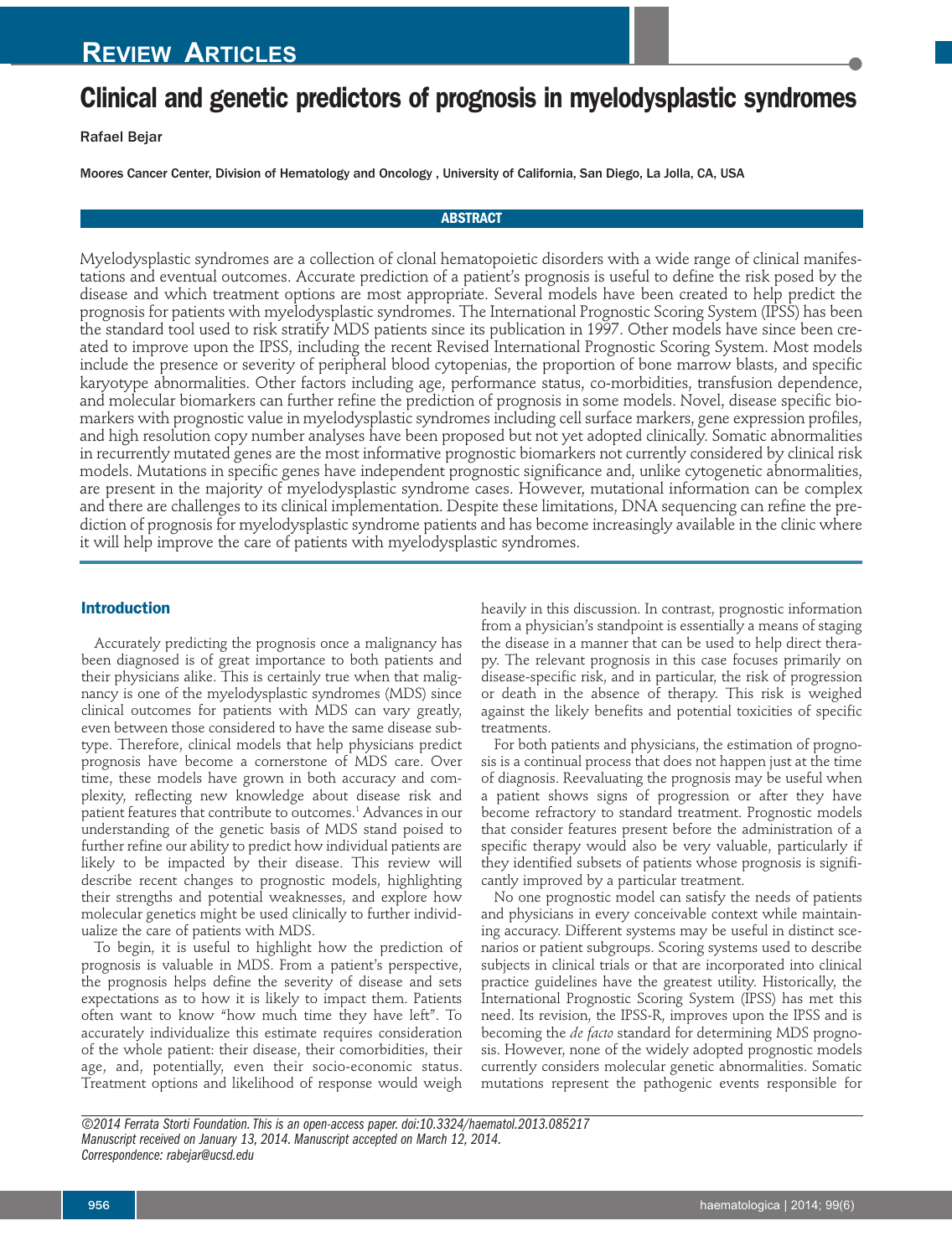MDS development and progression and can be found in nearly every MDS patient. Mutations have strong associations with clinical phenotypes and outcomes, making them ideal prognostic biomarkers. This review will examine the challenges associated with interpreting mutation information and how these obstacles are being overcome to improve risk stratification for patients with MDS.

## **Clinical prognostic models in myelodysplastic syndromes**

## *IPSS and IPSS-R*

The IPSS was published by the International Myelodysplasia Risk Analysis Workshop in 1997 and became a standard for the prediction of prognosis in MDS patients.<sup>2</sup> The model was simple to use in that it only considered three variables: karyotype abnormalities, the percentage of blasts in the bone marrow, and the number of cytopenias present. All of the information needed to calculate the IPSS was available as part of the standard diagnostic evaluation. Patients were stratified into one of four risk groups with meaningful differences in overall survival. Clinical trials that led to the approval of many standard MDS therapies used the IPSS to describe patients in their

studies and practice guidelines like those published by the National Comprehensive Cancer Network (NCCN) and European LeukemiaNet (ELN) define their treatment algorithms by IPSS risk groups $3,4$  This has led to the widespread adoption of the IPSS by academic and community practioners alike. However, the IPSS has several perceived shortcomings. First, it was created by examining patients only at the time of diagnosis and only followed prior to receiving any disease-modifying therapy. Second, the IPSS does not consider the severity of cytopenias, only their presence, and thereby likely underestimates disease risk in many patients without other adverse features such as excess blasts or adverse karyotypes. Finally, in 2001 the World Health Organization (WHO) reclassified the presence of 20-30% bone marrow blasts as acute myeloid leukemia essentially removing this category of patients considered by the IPSS.<sup>5,6</sup>

The revision to the IPSS (IPSS-R) was published in 2012 and addresses several of these shortcomings.7 The IPSS-R was created by examining data from 7012 MDS patients who were censored if and when they received diseasemodifying therapy. The final IPSS-R model includes the same major categories as the IPSS, but with significant changes to each, as shown in Figure 1.<sup>8</sup> Cytogenetic risk groups are more heavily weighted and have been expand-



Figure 1. International Prognostic Scoring System Revised (IPSS-R). Karyotype abnormalities, bone marrow blast proportion, and severity of peripheral blood cytopenias are scored and used to assign MDS patients into one of five risk groups with significant differences in median survival and probability of developing AML. The cut offs shown for the 5 risk groups can be adjusted for age. The values shown here are for 70-year old patients. This figure is adapted from Steensma DP.<sup>8</sup> (Copyright American Society of Hematology, used with permission).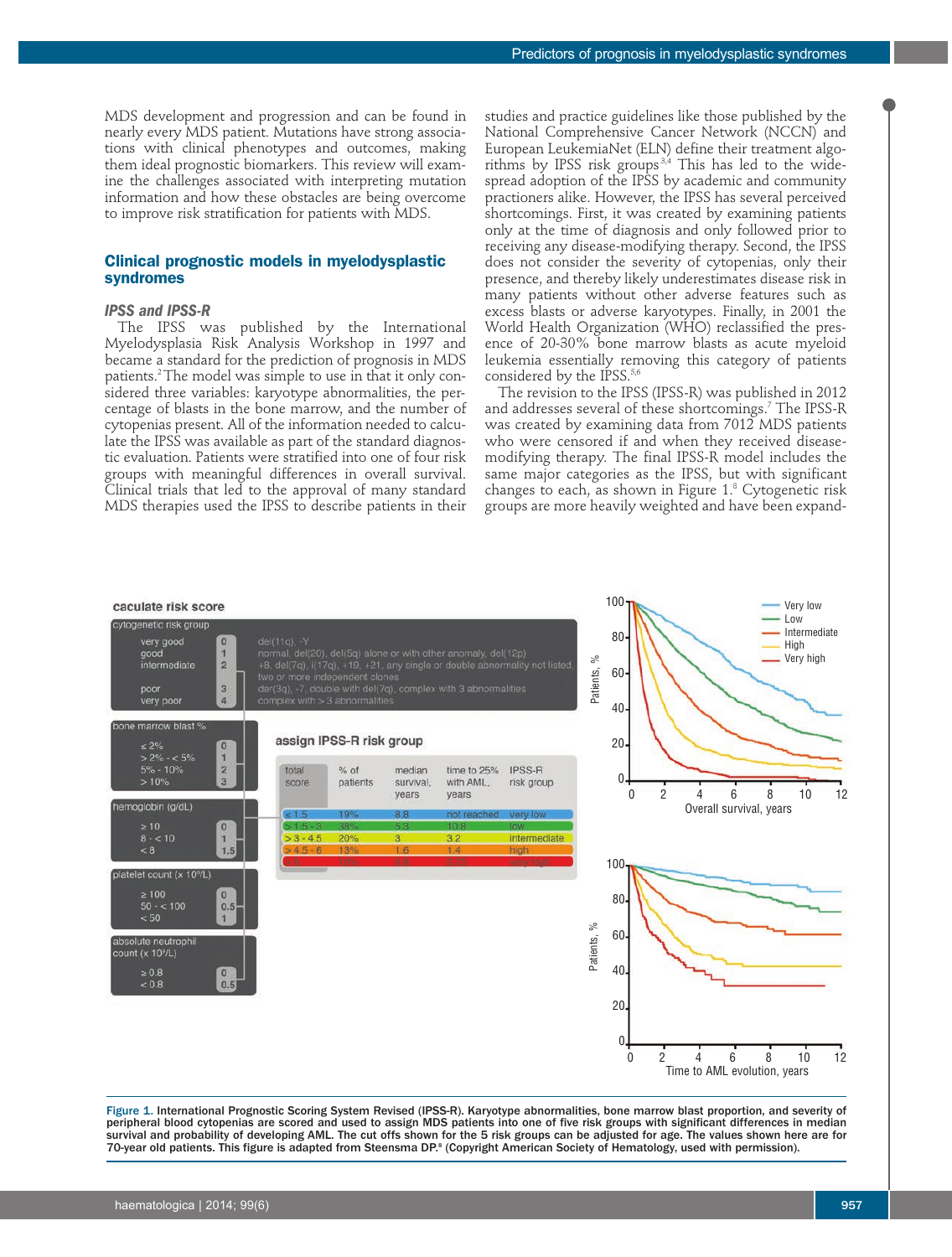ed to include nearly three times as many specific abnormalities. The relative weight of bone marrow blast percentage has been refined by eliminating the 21-30% category and recognizing that as few as 3% blasts add risk. Finally, each peripheral cytopenia is considered separately and additional risk is assigned for greater severity. Ageadjusted cut offs are used to assign patients to one of five risk groups instead of the four used by the IPSS. Several independent validations of the IPSS-R have now been reported in a wide variety of contexts. These include patient populations that were not considered in the creation of the IPSS. For example, the IPSS-R has been validated at times other than diagnosis, in patients treated with lenalidomide, in patients treated with hypomethylating agents, and in patients receiving a stem cell transplant.<sup>9-13</sup> It is important to note that while the IPSS-R can risk stratify patients in these scenarios, the median survival estimates published with the IPSS-R may not be accurate in these contexts. Validation studies comparing prognostic models suggest that the IPSS-R appears to outperform the IPSS and WPSS in these broader contexts.11,12,14

#### *Additional models*

Before the publication of the IPSS-R, several other prognostic models were created to improve the prediction of prognosis in patients with MDS. The World Health Organization (WHO)-based prognostic scoring system (WPSS) combines WHO-defined MDS subtypes with cytogenetic abnormalities and the presence of severe anemia to stratify patients into one of five risk groups. The WPSS is dynamic in that it has been shown to be valid at times other than diagnosis and is included in MDS practice guidelines.15

Researchers at MD Anderson created two different prognostic models for MDS. The first is a lower risk prognostic scoring system (LR-PSS) that is designed to better risk stratify patients with Low or Intermediate-1 risk as defined by the IPSS. The LR-PSS adds age and the severity of thrombocytopenia to assign MDS patients into one of three risk categories.16,17 Nearly one-third of patients predicted to have lower risk disease by the IPSS fall into the highest risk category of the LR-PSS, a group with a median survival that is comparable to that of the IPSS Intermediate-2 risk group. This model has subsequently been validated in independent cohorts.<sup>17,18</sup> The LR-PSS highlights how the IPSS underestimates risk in a significant number of cases and demonstrates the greater sensitivity that can be achieved by focusing on a patient subpopulation. Models designed specifically for patients with chronic myelomonocytic leukemia (CMML) have utilized this approach including the recently validated CMML-prognostic scoring system.19-21

The second independently validated MD Anderson model is a comprehensive scoring system (CSS) that is designed to be more inclusive, but at the price of added complexity.22,23 The CSS considers patient populations not included in the IPSS and IPSS-R, such as those with therapy-related MDS, proliferative CMML, and recipients of prior therapy. In addition to features considered by the IPSS, it includes age as an explicit variable, total WBC count, thrombocytopenia severity, and Eastern Cooperative Group (ECOG) performance status.<sup>22</sup> The CSS can re-stratify patients assigned to risk groups by the IPSS and does not require additional laboratory testing.

However, its perceived complexity may be a barrier to its widespread adoption.

#### *Consideration of non-disease features*

By including age and ECOG performance status, the CSS captures important patient information that may not be related to their MDS. This is valuable for predicting an accurate prognosis, although it confounds longevity with disease-specific risk. For patients, an estimate of expected lifespan is clearly important. For physicians, disease risk is more useful for selecting among therapeutic options. Nondisease measures such as performance status and comorbidities are typically taken into account by physicians, but in a less formal manner. Several prognostic models have quantified the contribution of non-disease, patient-specific measures on survival.<sup>24</sup> Such studies demonstrate prognostic value of these measures, particularly in patients predicted to have lower risk MDS. For example, the MDS-Specific Co-morbidity index and the Adult Comorbidity Evaluation-27 instrument show independent prognostic value when combined with the WPSS or IPSS, respectively.25,26 Similarly, the Hematopoietic Cell Transplantation (HCT) Comorbidity Index is useful to predict HCT-associated risks and has been specifically validated in MDS patients.27-29

#### *Additional prognostic features*

Additional biomarkers such as albumin, marrow fibrosis, ferritin, and LDH levels have been shown to have prognostic significance. Ferritin and LDH levels can add to the IPSS and were considered for inclusion in the IPSS-R.<sup>7,30</sup> While not in the final model, these measures are recommended for refining prognosis in Intermediate risk group patients who straddle the boundary between higher and lower risk categories.<sup>3</sup>

## **Molecular genetics as prognostic biomarkers**

Prognostic biomarkers derived directly from tumor cells may be more precise predictors of disease specific risk. Karyotype abnormalities are tumor-derived biomarkers considered in current prognostic models, but are present in less than 50% of cases. In the IPSS-R, two-thirds of patients fall into the 'Good' cytogenetic risk category and are essentially not stratified by this measure. Other tumor specific biomarkers with prognostic significance include flow cytometry, gene expression profiling, and genomewide copy number analyses.<sup>31,32</sup> While promising, these tests have important technical limitations and have not been adopted as routine elements of care due to their complexity and lack of clinical access. Attempts to standardize their performance and interpretation will help these measures gain clinical acceptance in the future.<sup>33-3</sup>

In contrast, the identification of disease-associated somatic mutations is more straightforward and there is increasing evidence to support their use as prognostic biomarkers (Table 1). Advances in DNA sequencing have been used to discover a large number of genes mutated in patients with MDS. Well over 40 are known to recurrently carry somatic mutations and more than 80% of patients will have at least one such genetic abnormality. The genes altered by mutation are involved in a wide range of oncogenic and biologically important pathways including epigenetic regulation, RNA splicing, growth factor signaling,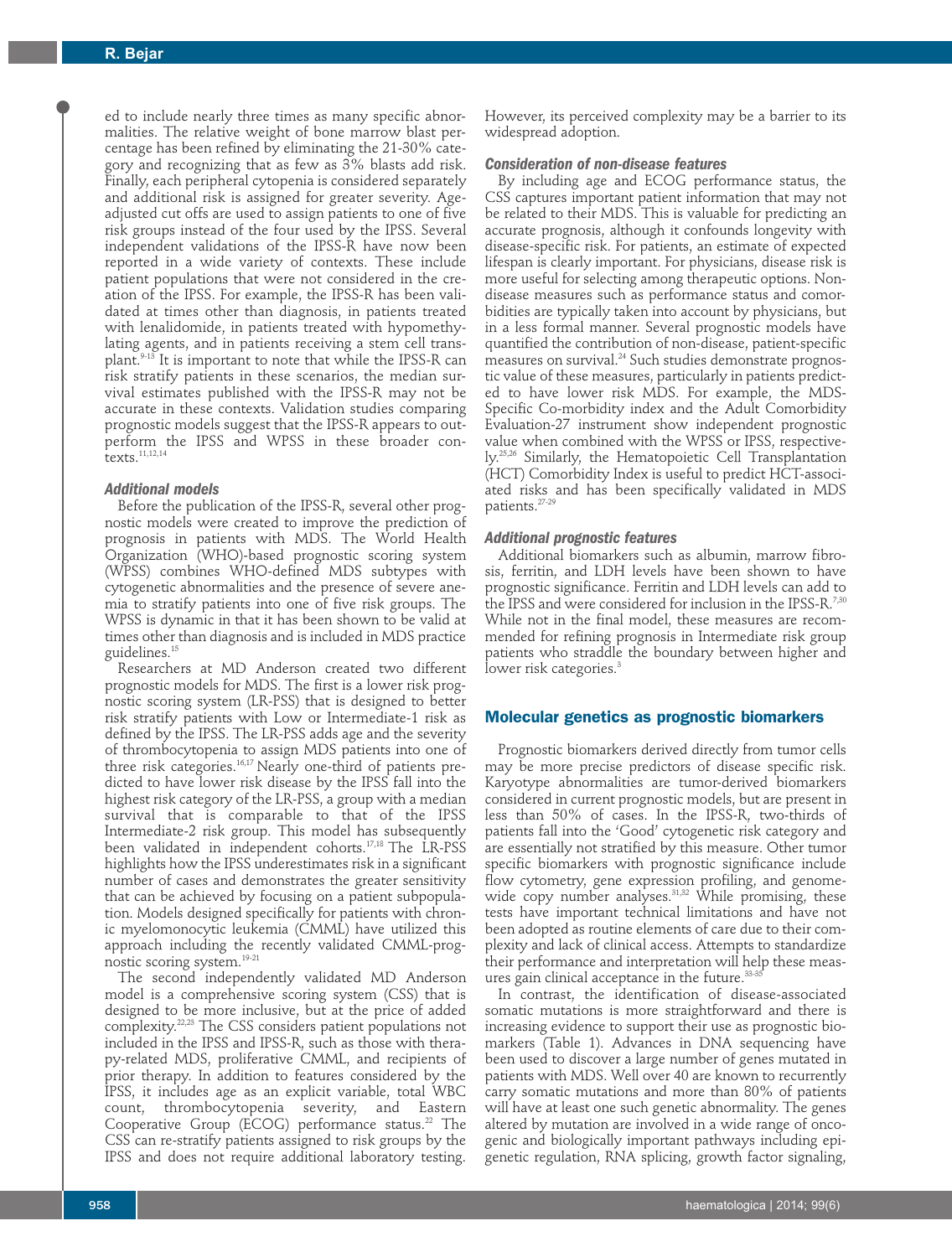transcriptional regulation, apoptosis, and genomic stability.<sup>36</sup> As such, somatic mutations identify relevant, diseaseassociated pathways making them more direct markers of the abnormal biology that gives rise to the disease phenotype.37 To date, 3 major studies have examined the impact of recurrently mutated MDS genes on overall survival in large cohorts of patient samples.17,38-40 These studies conclusively show the strong association between mutations in specific genes and disease risk. They also explore the complex genetic landscape of MDS, highlighting the challenges that must be overcome before this information can best be used to direct the care of patients.

## *Challenges of molecular genetic biomarkers in MDS*

Determining how best to combine clinical and genetic information has been one of the major obstacles to the adoption of routine sequencing in clinical practice.

Many mutated genes have been associated with differences in overall survival. For example, mutations of *NRAS, RUNX1, ASXL1, EZH2, TP53, ETV6, DNMT3A, U2AF1*, and several others, can identify patients with a poorer prognosis than their unmutated counterparts. As with cytogenetic abnormalities, the more mutations

patients carry, the more likely they are to have advanced disease and a higher predicted risk of death or transformation to AML (Figure 2).<sup>38-40</sup> However, somatic mutations are also determinants of classic MDS risk factors such as bone marrow blast proportion, peripheral cell counts, and even genomic instability.37,38 Therefore, clinically-based prognostic models capture much of the prognostic significance that might otherwise be associated with somatic mutations. As a consequence, not all mutated genes have prognostic significance that is independent of these more clinically accepted biomarkers. For example, NRAS mutations are strongly associated with excess bone marrow blasts and severe thrombocytopenia.<sup>38</sup> When these features are controlled for, the presence of a conventionally identified NRAS mutation does not add predicted risk. Both Papaemmanuil *et al*. <sup>39</sup> and Haferlach *et al*. <sup>40</sup> have shown that comparisons of mutation-based prognostic models are not significantly inferior to models that include more standard clinical risk factors. Mutations may be a more precise way of assessing such risk since clinical measures such as blast proportion and cytopenias may be more subjective or likely to vary over time. Nevertheless, mutations by themselves are unlikely to

#### Table 1. Frequent genetic abnormalities in myelodysplastic syndromes.

| <b>Cytogenetic</b><br><b>abnormalities</b> | <b>Approximate</b><br>frequency | <b>Disease associations</b>                                                                       | <b>Associated risk</b> |
|--------------------------------------------|---------------------------------|---------------------------------------------------------------------------------------------------|------------------------|
| der(3q)                                    | 1%                              | Often rearrangements near EVII-MDS1 locus                                                         | Poor                   |
| del(5q)                                    | 7%                              | Isolated: anemia, normal to elevated platelet count, but often part of complex karyotype          | Good                   |
| del(7q)                                    | 1%                              | Often part of complex karyotype                                                                   | Intermediate           |
| del(11q)                                   | $1\%$                           |                                                                                                   | Very Good              |
| del(20q)                                   | 2%                              | Common in other myeloid malignancies                                                              | Good                   |
| Trisomy 8                                  | 5%                              | Rare autoimmune or aplastic features, common in other myeloid malignancies                        | Intermediate           |
| Deletion 7                                 | 2%                              | Often part of monosomal karyotype                                                                 | Poor                   |
| <b>Deletion Y</b>                          | 2%                              |                                                                                                   | Very Good              |
| 3 abnormalities                            | 2%                              |                                                                                                   | Poor                   |
| $>3$ abnormalities                         | 7%                              | Monosomal karyotype, TP53 mutation                                                                | Very Poor              |
| <b>Single gene</b><br>mutations            | <b>Approximate</b><br>frequency | <b>Disease associations</b>                                                                       | <b>Associated risk</b> |
| <b>TP53</b>                                | 8%                              | Complex and monosomal karyotype, excess blasts, thrombocytopenia, few mutations<br>in other genes | Very Poor              |
| SF3B1                                      | 20-30%                          | Ring sideroblasts, fewer mutations in other genes                                                 | Good                   |
| SRSF <sub>2</sub>                          | 15%                             | More common in CMML                                                                               | Poor                   |
| U <sub>2</sub> AF1                         | 10%                             | Often with $del(20q)$                                                                             | Poor                   |
| ZRSR2                                      | 5%                              | On X-chromosome, more common in males                                                             | Neutral                |
| TET <sub>2</sub>                           | 20-30%                          | Normal karyotype, monocytosis, more frequent in CMML                                              | <b>Neutral</b>         |
| DNMT <sub>3</sub> A                        | 10-15%                          |                                                                                                   | Poor                   |
| ASXL1                                      | 15-20%                          |                                                                                                   | Poor                   |
| EZH <sub>2</sub>                           | 5%                              | More common in CMML                                                                               | Poor                   |
| <b>RUNX1</b>                               | 5-10%                           | Thrombocytopenia, excess blasts                                                                   | Poor                   |
| ETV6                                       | 2%                              |                                                                                                   | Poor                   |
| NRAS/KRAS                                  | 5-10%                           | Thrombocytopenia, excess blasts, monocytosis, more common in CMML, often subclonal                | Poor                   |
| JAK2                                       | 5%                              | 50% of RARS-T, often subclonal                                                                    | Neutral                |
| CBL                                        | 5%                              | Monocytosis, excess blasts, more common in CMML                                                   | Poor                   |
| <b>IDH1/IDH2</b>                           | 5%                              |                                                                                                   | Mixed evidence         |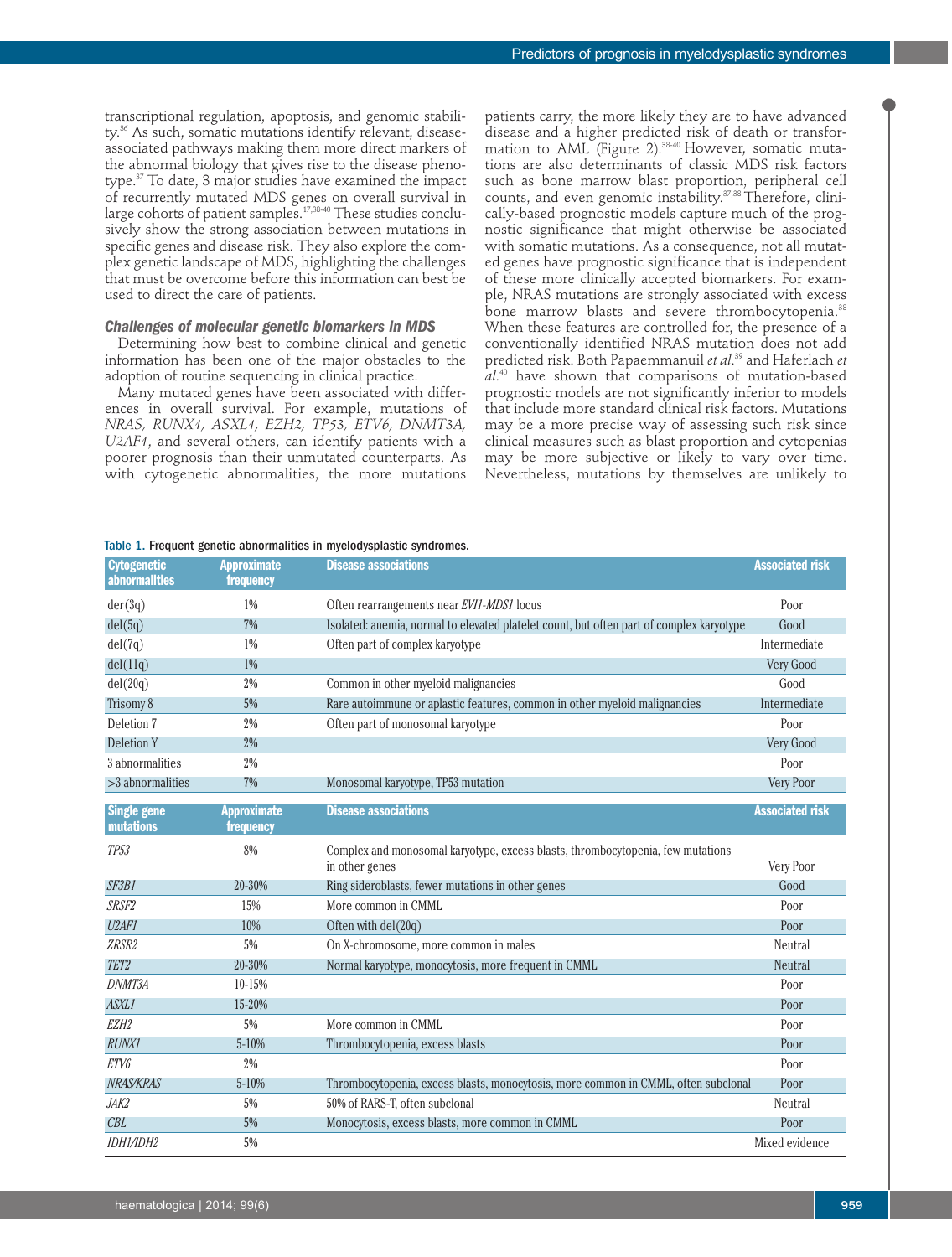capture all disease relevant risk factors. In general, combining clinical features to mutational information have been shown to improve prognostic models by a small margin.39,40 Mutations may be more significant in specific subsets of patients or certain clinical scenarios.

There are other challenges facing the clinical interpretation of somatic MDS mutation data. For example, there do not appear to be many tight, genetically defined MDS subtypes. The prognostically favorable isolated del(5q) group is the only genetically defined MDS subtype in the WHO classification. But even there, prognostic variability exists as some patients may have larger 5q deletions or *TP53* mutations, both of which have been shown to be prognostically adverse.41-43 The clinical heterogeneity associated with MDS is further reflected in the various patterns of mutation observed in patients. Most of the recurrently mutated genes can overlap with each other, although examples of mutual exclusivity or apparent cooperativity between mutations have been identified. This variability makes it difficult to discern how co-existing mutations should be considered. Are their respective risks combined or do certain mutations override the importance of others, allowing these to be ignored if present? To add to this complexity, most MDS-associated genes are mutated in only a small minority of patients. Of the 30 or so recurrently mutated genes identified in Papaemmanuil *et al*. 39 and

Haferlach et al.,<sup>40</sup> none were present in the majority of patients. Only a handful were mutated more than 10% and over 30 genes were mutated in less than 5%. Understanding the prognostic value of this 'long tail' of recurrently mutated genes will require analysis of very large cohorts to identify enough patients with each mutation. Even then, these patients are likely to have different patterns of mutations in other genes which could confound their interpretation.

Another challenge to the integration of somatic mutations involves the clonal nature of MDS. Karyotype analyses have demonstrated that MDS can clonally evolve over time and that such evolution is associated with a poor prognosis.44 But clonal evolution is largely missed in practice since standard cytogenetics has poor sensitivity to detect small subclones and most patients with MDS have normal metaphase karyotypes. Quantitative DNA sequencing methods are better equipped to detect low abundance mutations and can be used to describe the clonal architecture of MDS at the genetic level. Using these approaches, mutations can be assigned to either the dominant disease clone, representing the majority of tumor cells, or to a smaller disease subclone. Whether a mutation carries the same prognostic value when it is present in a dominant clone *versus* a subclone is not always clear. A typically favorable abnormality, like del(5q) for



Figure 2. Somatic mutations are associated with disease risk and MDS subtype. (A) Kaplan-Meier curve from Papaemmanuil *et al.*<sup>39</sup> showing leukemia-free survival in 595 MDS patients stratified by the number of tumor mutations identified. (B) Similar figure from Bejar *et al.*<sup>38</sup> demonstrating the relationship between overall survival and mutation number in 439 MDS patients. (C) Data from Haferlach *et al.*<sup>40</sup> showing differences in mutation number across MDS subtypes. Reprinted with permission.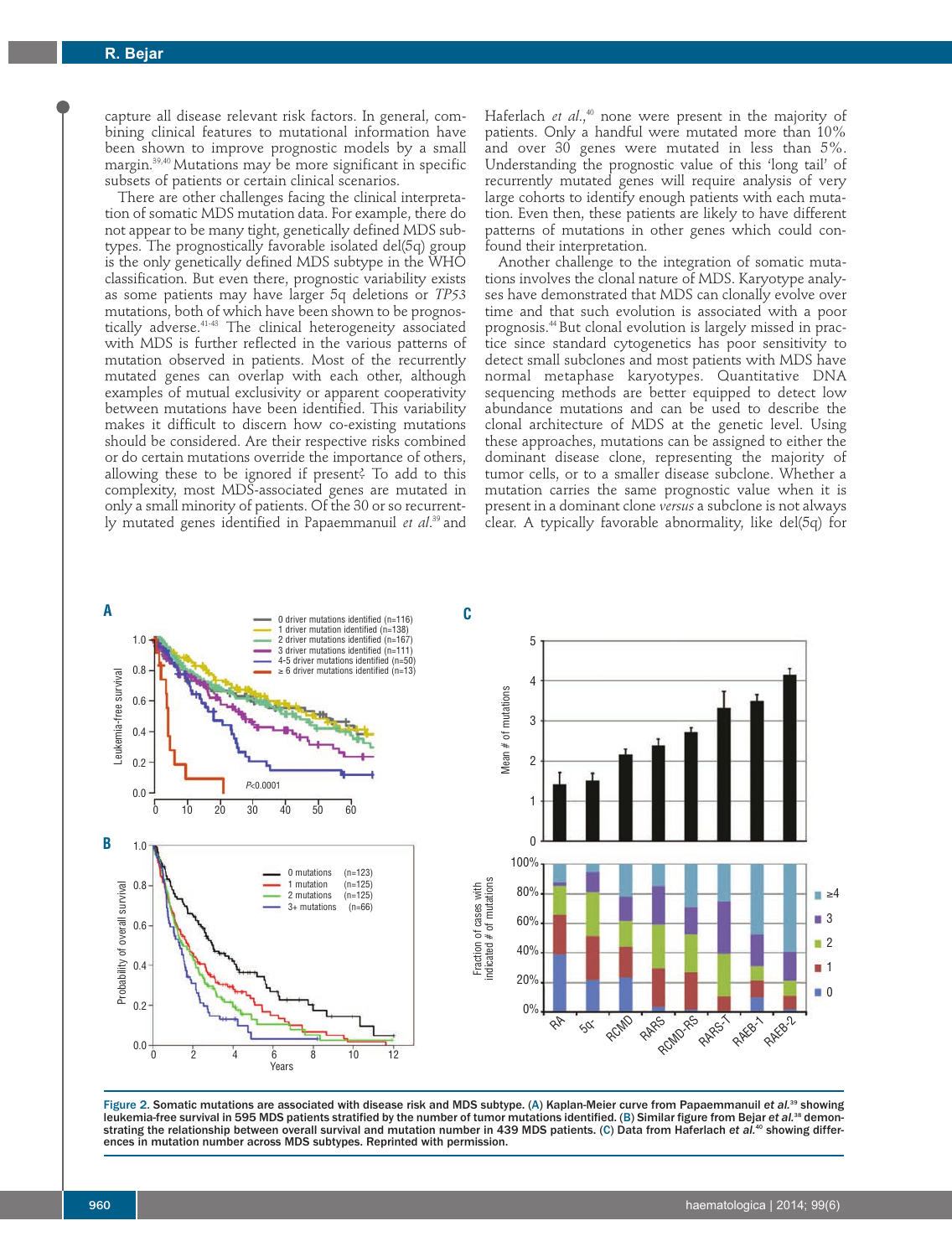example, may not be associated with better disease risk if present only in a fraction of tumor cells. In contrast, gene mutations associated with poor outcomes appear to be equally adverse when present in subclones or the dominant clone.<sup>39</sup>

## *Mutation data can improve myelodysplastic syndrome prognostic models*

Despite these challenges, genetic mutations can improve our ability to predict outcomes in MDS. For instance, in order to exist, subclones must have acquired a growth advantage over their parent clone. Subclones are often defined by the acquisition of additional driver mutations and may eventually manifest as more clinically advanced disease.45,46 Current techniques can detect low abundance mutations long before the small subclone that contains them has a noticeable clinical impact. This could allow for earlier identification of risk in patients who have yet to experience the clinical consequences of adverse subclonal mutations. In their study of secondary AML, for example, Walter *et al*. demonstrated that the major clone present at the time of AML transformation could often be detected as a much smaller disease subclone months earlier while patients still had MDS.<sup>45</sup> This phenomenon is not limited to high-risk cases. Non-complex del(5q) abnormalities are considered favorable and predict deep responses to treatment with lenalidomide. However, highly adverse *TP53* mutations often co-exist in patients with del(5q), including those with del(5q) as their sole karyotype abnormality.<sup>41</sup> Isolated del(5q) patients with *TP53* mutations appear to have a poorer prognosis and an earlier relapse after lenalidomide treatment than expected, even in cases where the initial *TP53* mutant subclone is very small.<sup>47</sup> This finding justifies *TP53* screening of all patients prior to treatment with lenalidomide, as suggested by the ELN guidelines.4

Occult *NRAS* and *FLT3* mutations represent another example of how detecting subclonal mutations can refine the prediction of prognosis. *NRAS* and *FLT3* mutations are almost always late events in MDS progression, are typically subclonal, and predict transformation to AML.<sup>48</sup> When detected by conventional means, *NRAS* mutations may be present in 20-80% of tumor cells and are often associated with the high-risk features of increased blast proportion and thrombocytopenia. However, in lower risk MDS patients who lack these clinical features, even very low abundance of *NRAS* mutations, detectable only with highly sensitive techniques, are still associated with shorter overall survival.49 The situation is similar with recently discovered mutations in the *SETBP1* gene that also appear to be late subclonal events associated with leukemic progression. $50-54$ 

Mutations in several of the more frequently mutated genes can carry prognostic value that is independent of the IPSS.38,40 Bejar *et al*. demonstrated that MDS patients with one or more mutations of *TP53, RUNX1, ASXL1, EZH2,* or *ETV6* had an overall survival that was more like that of patients in the next highest IPSS risk group.<sup>38</sup> In particular, one-third of patients with 'lower risk' Intermediate-1 disease carried mutations that identified them as having a predicted overall survival resembling patients in the 'higher risk' Intermediate-2 group. Reanalysis of this cohort with regard to the IPSS-R shows a similar result (Figure 3A-C) that is largely validated in the supplement to

Haferlach *et al*. <sup>40</sup> This may be of particular importance in those patients with IPSS-R Intermediate risk disease that, according to NCCN guidelines for MDS, could be treated in either the higher or lower risk pathways. In contrast, mutations of *SF3B1* may predict a more favorable prognosis, although there is conflicting evidence about their independent prognostic value.<sup>40,55-5</sup>

Mutations may have their greatest value in specific subsets of patients. For example, Bejar *et al*. examined MDS patients with complex karyotypes, about half of which carried a *TP53* mutation.<sup>38</sup> The complex karyotype is a high-risk component of nearly all prognostic scoring systems, but as shown in Figure 3D, patients with complex karyotypes who lacked *TP53* mutations had an overall survival that was comparable to that of patients with noncomplex karyotypes. The adverse prognostic significance of the complex karyotype is almost entirely explained by its frequent association with *TP53* mutations. This may be partially captured by the IPSS-R where a distinction is made between patients with 3 cytogenetic abnormalities and those with 4 or more, a group that is more likely to have *TP53* mutations.7,58,59 Similarly, Itzykson *et al*. crafted a prognostic model for CMML that combines clinical and genetic features, emphasizing the adverse prognostic impact of *ASXL1* mutations in this disease subtype.<sup>19</sup>

These examples demonstrate how tumor sequencing can add to existing prognostic models. Another approach would be to create an entirely new model that includes both molecular and clinical data. Haferlach *et al*. generated a prognostic model based solely on mutations in 14 recurrently mutated genes associated with differences in overall survival (Figure 3E).<sup>40</sup> Then they created an expanded model that incorporated an additional 6 clinical variables (Figure 3F). The combined model improved risk stratification, but only slightly, demonstrating how much prognostic overlap there is between mutational data and clinical phenotypes. These models are complex and unlikely to be adopted clinically without further refinement and validation. However, they demonstrate how mutational data might be made more interpretable in practice. Other complex prognostic tests in oncology, like Oncotype DX, used in certain breast cancer patients, return a composite risk score based on the results of several combined assays. This simplifies its interpretation and has facilitated its clinical use. $60$  As we learn to overcome the challenges of genetic testing in MDS, we may opt for a similar approach to improve the prediction of prognosis in our patients.

## *Summary and future directions*

Systemic approaches to predicting disease outcomes for patients with MDS have become highly sophisticated and are an integral part of care. The original IPSS helped standardize estimates of disease risk between patients in clinical trials and defined how physicians might tailor their treatment options. Additional models were created to refine the prediction of prognosis and address the perceived shortcomings of the IPSS. The IPSS-R is rapidly becoming the standard tool for MDS risk assessment and has been validated in a variety of clinical contexts that widen its applicability.

Additional biomarkers that can improve upon the IPSS have been discovered. Of these, recurrently mutated genes are most likely to become part of the routine care of patients with MDS. Genetic testing is increasingly available and clinical applications beyond prognosis are being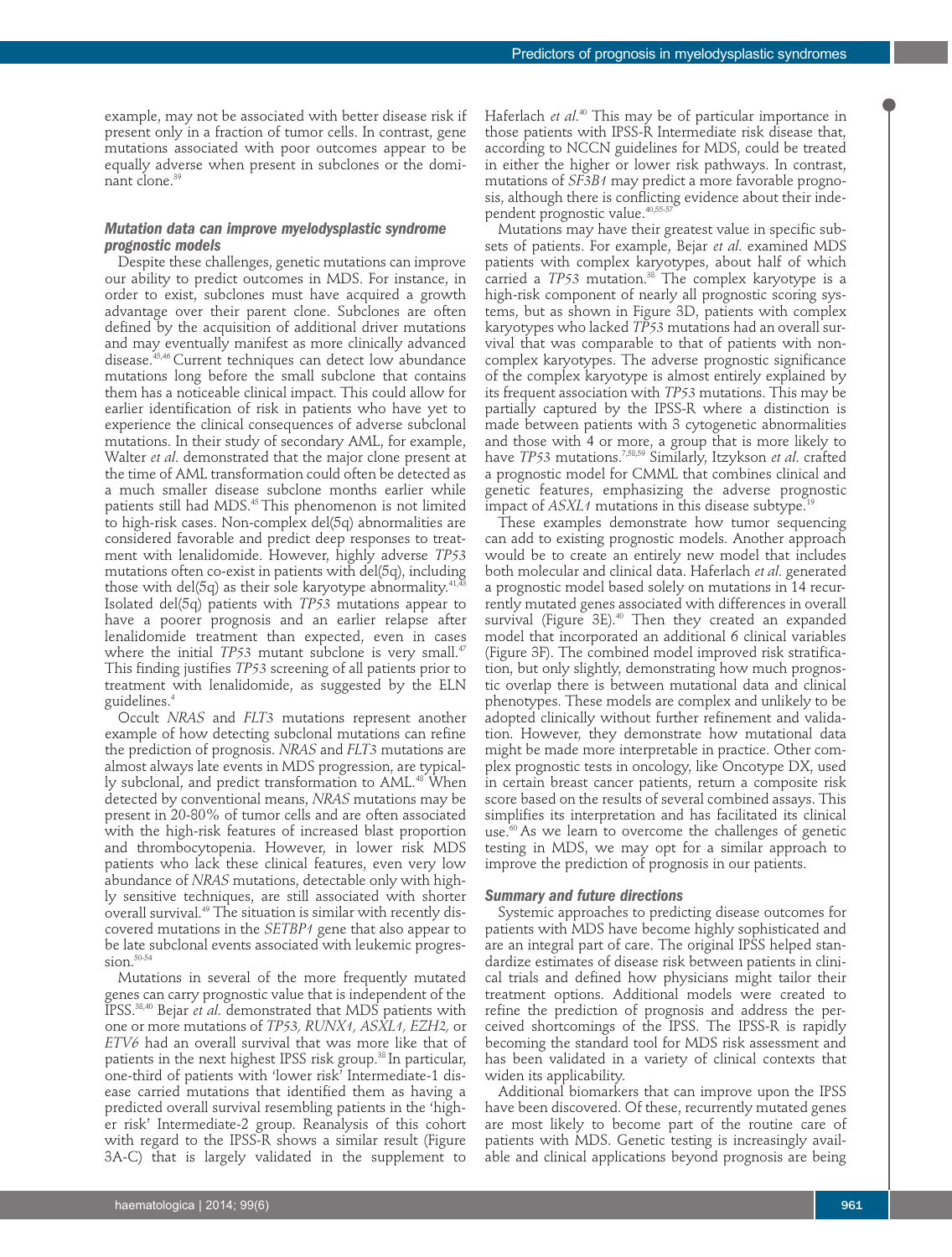

Figure 3. Combining somatic mutations with known risk factors and prognostic models. (A-C) Data from Bejar *et al*. <sup>38</sup> is used to compare overall survival in patients with one or more prognostically adverse mutations (in *TP53*, *EZH2*, *RUNX1*, *ASXL1*, or *ETV6*) to unmutated patients within each of the IPSS-R 'lower' risk groups. Mutations identify added disease risk in each of the categories. (D) Overall survival of patients with complex disease karyotypes is strongly stratified by *TP53* mutation status. Patients with both a complex karyotype and *TP53* mutation have a very short overall survival whereas complex karyotype patients without a *TP53* mutation have a survival that is comparable to that of MDS patients with non-complex karyotypes. (E) Overall survival in 611 MDS patients examined by Haferlach *et al.*<sup>40</sup> and stratified according to a mutationonly prognostic model considering the weighted contribution of mutations in 14 genes. (F) Overall survival in the same 611 patients risk stratified by a prognostic model that combines both clinical features and the mutation status of 14 genes. Reprinted with permission.

developed. For example, somatic mutations may be used as markers of clonal hematopoiesis to aid in the diagnosis of MDS, they may help molecularly define MDS subtypes, and they could be used to monitor for disease evolution or relapse. Eventually, mutation profiles may help predict response to specific therapies. Together, these indications will further drive demand for molecular genetic tests in the clinical setting. The International Working Group for Prognosis in MDS is developing methods to integrate genetic and clinical biomarkers in order to better predict

the prognosis of patients with MDS. In the meantime, mutations in several genes can add to existing risk models and refine the prediction of prognosis. This may be particularly useful for identifying patients in the Intermediate IPSS-R risk group with high-risk genetic features.

#### *Authorship and Disclosures*

*Information on authorship, contributions, and financial & other disclosures was provided by the authors and is available with the online version of this article at www.haematologica.org.*

## **References**

- 1. Cazzola M, Della Porta MG, Travaglino E, Malcovati L. Classification and prognostic evaluation of myelodysplastic syndromes. Semin Oncol. 2011;38(5):627-34.
- 2. Greenberg P, Cox C, LeBeau MM, Fenaux P, Morel P, Sanz G, et al. International scoring system for evaluating prognosis in myelodysplastic syndromes. Blood. 1997;89  $(6):2079-88.$
- 3. Greenberg PL, Attar E, Bennett JM, Bloomfield CD, Borate U, De Castro CM, et al. Myelodysplastic syndromes: clinical

practice guidelines in oncology. J Natl Compr Canc Netw. 2013;11(7):838-74.

- 4. Malcovati L, Hellstrom-Lindberg E, Bowen D, Ades L, Cermak J, Del Canizo C, et al. Diagnosis and treatment of primary myelodysplastic syndromes in adults: rec $ommendations$  from the LeukemiaNet. Blood. 2013;122(17):2943-64.
- 5. Vardiman JW, Harris NL, Brunning RD. The World Health Organization (WHO) classification of the myeloid neoplasms. Blood. 2002;100(7):2292-302.
- 6. Vardiman JW, Thiele J, Arber DA, Brunning RD, Borowitz MJ, Porwit A, et al. The 2008 revision of the World Health Organization

(WHO) classification of myeloid neoplasms and acute leukemia: rationale and important changes. Blood. 2009;114(5):937-51.

- 7. Greenberg PL, Tuechler H, Schanz J, Sanz G, Garcia-Manero G, Sole F, et al. Revised international prognostic scoring system for myelodysplastic syndromes. Blood. 2012;  $120(12)$ : $2454$ -65.<br>8. Steensma DP. An Updated Risk Model That
- 8. Steensma DP. An Updated Risk Model That Improves Prognostic Forecasting in Myelodysplastic Syndromes. The Hematologist. 2012;9(6):10.
- 9. Sekeres M, Ades L, Tuechler H, Sanz G, Levis A, Malcovati L, et al. P-113 Revised International Prognostic Scoring System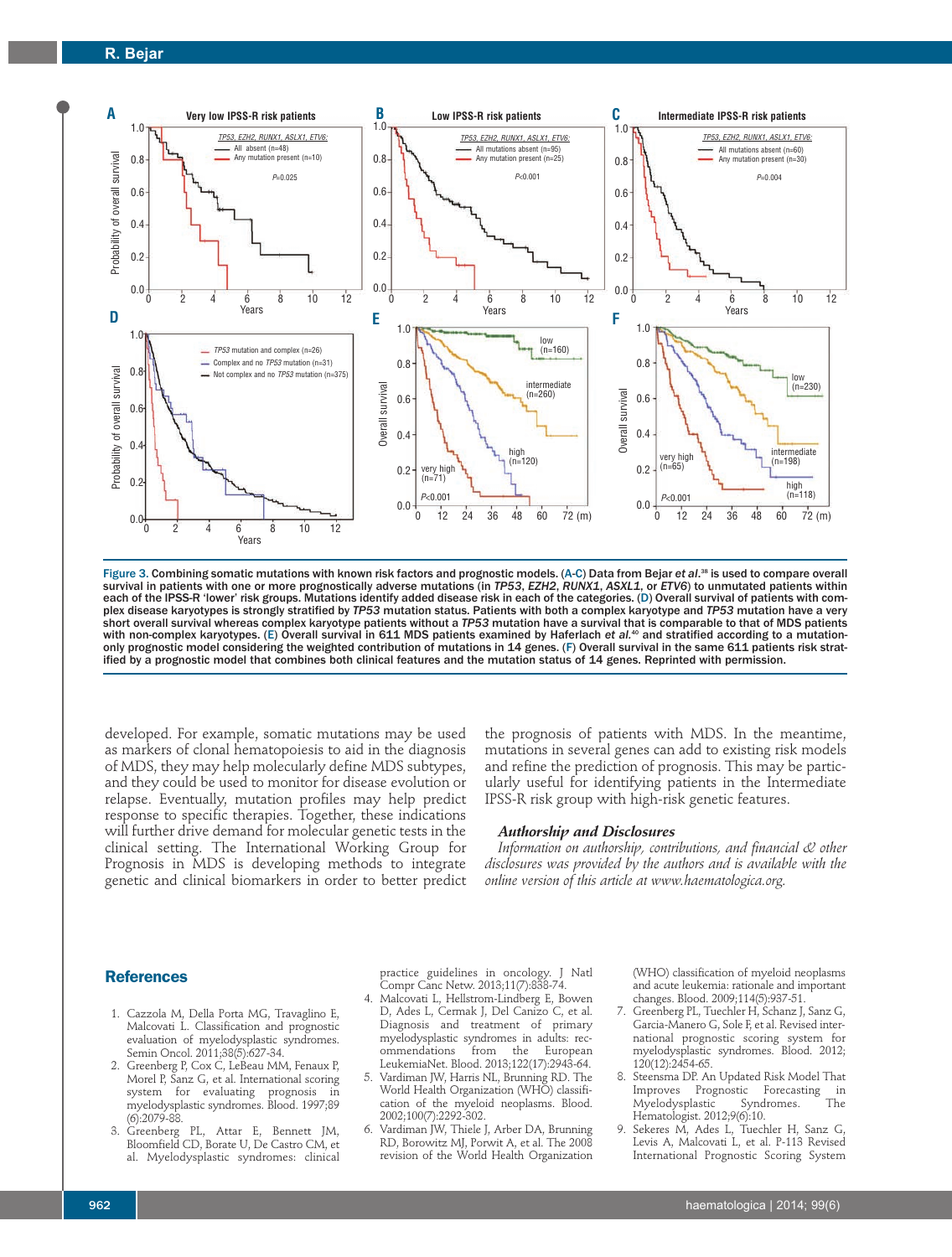(IPSS-R) for primary treated myelodysplastic syndromes (MDS) patients: A report from the IWG-PM. Leuk Res. 2013;37 Suppl 1:S74-S5.

- 10. Sekeres M, Swern A, Fenaux P, Greenberg P, Sanz G, Bennett J, et al. P-104 Outcomes by IPSS-R in lenalidomide-treated patients with IPSS low-/Int-1-risk MDS with del(5q) in MDS-003 and MDS-004: a retrospective analysis. Leuk Res. 2013;37(Supplement 1):S69-S70.
- 11. Mishra A, Corrales-Yepez M, Ali NA, Kharfan-Dabaja M, Padron E, Zhang L, et al. Validation of the revised International Prognostic Scoring System in treated patients with myelodysplastic syndromes. Am J Hematol. 2013;88(7):566-70.
- 12. Neukirchen J, Lauseker M, Blum S, Giagounidis A, Lübbert M, Martino S, et al. Validation of the revised International Prognostic Scoring System (IPSS-R) in patients with myelodysplastic syndrome: A multicenter study. Leuk Res. 2014;38(1):57- 64.
- 13. Breccia M, Salaroli A, Loglisci G, Alimena G. Revised IPSS (IPSS-R) stratification and outcome of MDS patients treated with azacitidine. Ann Hematol. 2013;92(3):411-2.
- 14. Voso MT, Fenu S, Latagliata R, Buccisano F, Piciocchi A, Aloe-Spiriti MA, et al. Revised International Prognostic Scoring System (IPSS) Predicts Survival and Leukemic Evolution of Myelodysplastic Syndromes Significantly Better Than IPSS and WHO Prognostic Scoring System: Validation by the Gruppo Romano Mielodisplasie Italian Regional Database. J Clin Oncol. 2013;31 (21):2671-7.
- 15. Malcovati L, Della Porta MG, Strupp C, Ambaglio I, Kuendgen A, Nachtkamp K, et al. Impact of the degree of anemia on the outcome of patients with myelodysplastic syndrome and its integration into the WHO classification-based Prognostic Scoring System (WPSS). Haematologica. 2011;96 (10):1433-40.
- 16. Garcia-Manero G, Shan J, Faderl S, Cortes J, Ravandi F, Borthakur G, et al. A prognostic score for patients with lower risk myelodysplastic syndrome. Leukemia. 2008;22(3): 538-43.
- 17. Bejar R, Stevenson KE, Caughey BA, Abdel-Wahab O, Steensma DP, Galili N, et al. Validation of a prognostic model and the impact of mutations in patients with lowerrisk myelodysplastic syndromes. J Clin Oncol. 2012;30(27):3376-82.
- 18. Komrokji RS, Corrales-Yepez M, Al Ali NH, Padron E, Zhang L, Epling-Burnette PK, et al. Validation of the Lower Risk MD Anderson Prognostic Scoring System for Patients with Myelodysplastic Syndromes. ASH Annual Meeting Abstracts. 2012;120(21):3826-.
- 19. Itzykson R, Kosmider O, Renneville A, Gelsi-Boyer V, Meggendorfer M, Morabito M, et al. Prognostic score including gene mutations in chronic myelomonocytic leukemia. J Clin Oncol. 2013;31(19):2428-36.
- 20. Patnaik MM, Padron E, LaBorde RR, Lasho TL, Finke CM, Hanson CA, et al. Mayo prognostic model for WHO-defined chronic myelomonocytic leukemia: ASXL1 and spliceosome component mutations and outcomes. Leukemia. 2013;27(7):1504-10.
- 21. Such E, Germing U, Malcovati L, Cervera J, Kuendgen A, Della Porta MG, et al. Development and validation of a prognostic scoring system for patients with chronic myelomonocytic leukemia. Blood. 2013;121 (15):3005-15.
- 22. Kantarjian H, O'Brien S, Ravandi F, Cortes J,

Shan J, Bennett JM, et al. Proposal for a new risk model in myelodysplastic syndrome that accounts for events not considered in the original International Prognostic Scoring System. Cancer. 2008;113(6):1351-61.

- 23. Komrokji RS, Corrales-Yepez M, Ali NA, Kharfan-Dabaja M, Padron E, Fields T, et al. Validation of the MD Anderson Prognostic Risk Model for patients with myelodysplastic syndrome. Cancer. 2012;118(10):2659-64.
- 24. Breccia M, Federico V, Latagliata R, Mercanti C, D'Elia GM, Cannella L, et al. Evaluation of comorbidities at diagnosis predicts outcome in myelodysplastic syndrome patients. Leuk Res. 2011;35(2):159-62.
- 25. Della Porta MG, Malcovati L, Strupp C, Ambaglio I, Kuendgen A, Zipperer E, et al. Risk stratification based on both disease status and extra-hematologic comorbidities in patients with myelodysplastic syndrome. Haematologica. 2011;96(3):441-9.
- 26. Naqvi K, Garcia-Manero G, Sardesai S, Oh J, Vigil CE, Pierce S, et al. Association of comorbidities with overall survival in myelodysplastic syndrome: development of a prognostic model. J Clin Oncol. 2011;29 (16):2240-6.
- 27. Sorror ML. How I assess comorbidities before hematopoietic cell transplantation. Blood. 2013;121(15):2854-63.
- 28. Sorror ML, Maris MB, Storb R, Baron F, Sandmaier BM, Maloney DG, et al. Hematopoietic cell transplantation (HCT) specific comorbidity index: a new tool for risk assessment before allogeneic HCT. Blood. 2005;106(8):2912-9.
- 29. Sperr WR, Wimazal F, Kundi M, Baumgartner C, Nosslinger T, Makrai A, et al. Comorbidity as prognostic variable in MDS: comparative evaluation of the HCT-CI and CCI in a core dataset of 419 patients of the Austrian MDS Study Group. Ann Oncol. 2010;21(1):114-9.
- 30. Sperr WR, Kundi M, Wimazal F, Nosslinger T, Schonmetzler-Makrai A, Stauder R, et al. Proposed score for survival of patients with myelodysplastic syndromes. Eur J Clin Invest. 2013;43(11):1120-8.
- 31. Tiu RV, Gondek LP, O'Keefe CL, Elson P, Huh J, Mohamedali A, et al. Prognostic impact of SNP array karyotyping in myelodysplastic syndromes and related myeloid malignancies. Blood. 2011;117(17): 4552-60.
- 32. Thol F, Yun H, Sonntag AK, Damm F, Weissinger EM, Krauter J, et al. Prognostic significance of combined MN1, ERG, BAALC, and EVI1 (MEBE) expression in patients with myelodysplastic syndromes. Ann Hematol. 2012;91(8):1221-33.
- 33. van de Loosdrecht AA, Ireland R, Kern W, Della Porta MG, Alhan C, Balleisen JS, et al. Rationale for the clinical application of flow cytometry in patients with myelodysplastic syndromes: position paper of an International Consortium and the European LeukemiaNet Working Group. Leuk Lymphoma. 2013;54(3):472-5.
- 34. Westers TM, Ireland R, Kern W, Alhan C, Balleisen JS, Bettelheim P, et al. Standardization of flow cytometry in myelodysplastic syndromes: a report from an international consortium and the European LeukemiaNet Working Group. Leukemia. 2012;26(7):1730-41.
- 35. Marshall D, Roboz GJ. Standardizing the initial evaluation for myelodysplastic syndromes. Curr Hematol Malig Rep. 2013;8(4): 361-9.
- 36. Lindsley RC, Ebert BL. Molecular pathophysiology of myelodysplastic syndromes. Annu Rev Pathol. 2013;8(1):21-47.
- 37. Cazzola M, Della Porta MG, Malcovati L.

The genetic basis of myelodysplasia and its clinical relevance. Blood. 2013;122(25):4021- 34.

- 38. Bejar R, Stevenson K, Abdel-Wahab O, Galili N, Nilsson B, Garcia-Manero G, et al. Clinical effect of point mutations in myelodysplastic syndromes. N Engl J Med. 2011;364(26):2496-506.
- 39. Papaemmanuil E, Gerstung M, Malcovati L, Tauro S, Gundem G, Van Loo P, et al. Clinical and biological implications of driver mutations in myelodysplastic syndromes. Blood. 2013;122(22):3616-27.
- 40. Haferlach T, Nagata Y, Grossmann V, Okuno Y, Bacher U, Nagae G, et al. Landscape of genetic lesions in 944 patients with myelodysplastic syndromes. Leukemia. 2014;28(2):241-7.
- 41. Sebaa A, Ades L, Baran-Marzack F, Mozziconacci MJ, Penther D, Dobbelstein S, et al. Incidence of 17p deletions and TP53 mutation in myelodysplastic syndrome and acute myeloid leukemia with 5q deletion. Genes Chromosomes Cancer. 2012;51(12): 1086-92.
- 42. Jerez A, Gondek LP, Jankowska AM, Makishima H, Przychodzen B, Tiu RV, et al. Topography, clinical, and genomic correlates of 5q myeloid malignancies revisited. J Clin Oncol. 2012;30(12):1343-9.
- 43. Volkert S, Kohlmann A, Schnittger S, Kern W, Haferlach T, Haferlach C. Association of the type of 5q loss with complex karyotype, clonal evolution, TP53 mutation status, and prognosis in acute myeloid leukemia and<br>myelodysplastic syndrome. Genes myelodysplastic Chromosomes Cancer. 2014;3(10):22151.
- 44. Jabbour E, Takahashi K, Wang X, Cornelison AM, Abruzzo L, Kadia T, et al. Acquisition of cytogenetic abnormalities in patients with IPSS defined lower-risk myelodysplastic syndrome is associated with poor prognosis and transformation to acute myelogenous leukemia. Am J Hematol. 2013;88(10):831-7.
- 45. Walter MJ, Shen D, Ding L, Shao J, Koboldt DC, Chen K, et al. Clonal architecture of secondary acute myeloid leukemia. N Engl J Med. 2012;366(12):1090-8.
- Walter MJ, Shen D, Shao J, Ding L, White BS, Kandoth C, et al. Clonal diversity of recurrently mutated genes in myelodysplastic syndromes. Leukemia. 2013;27(6):1275-82.
- Jadersten M, Saft L, Smith A, Kulasekararaj A, Pomplun S, Gohring G, et al. TP53 mutations in low-risk myelodysplastic syndromes with del(5q) predict disease progression. J Clin Oncol. 2011;29(15):1971-9.
- 48. Takahashi K, Jabbour E, Wang X, Luthra R, Bueso-Ramos C, Patel K, et al. Dynamic acquisition of FLT3 or RAS alterations drive a subset of patients with lower risk MDS to secondary AML. Leukemia. 2013;27(10): 2081-3.
- 49. Murphy DM, Bejar R, Stevenson K, Neuberg D, Shi Y, Cubrich C, et al. NRAS mutations with low allele burden have independent prognostic significance for patients with lower risk myelodysplastic syndromes. Leukemia. 2013;27(10):2077-81.
- 50. Makishima H, Yoshida K, Nguyen N, Przychodzen B, Sanada M, Okuno Y, et al. Somatic SETBP1 mutations in myeloid malignancies. Nat Genet. 2013;45(8):942-6.
- 51. Hou HA, Kuo YY, Tang JL, Chou WC, Yao M, Lai YJ, et al. Clinical implications of the SETBP1 mutation in patients with primary myelodysplastic syndrome and its stability during disease progression. Am J Hematol. 2014;89(2):181-6.
- 52. Thol F, Suchanek KJ, Koenecke C, Stadler M, Platzbecker U, Thiede C, et al. SETBP1